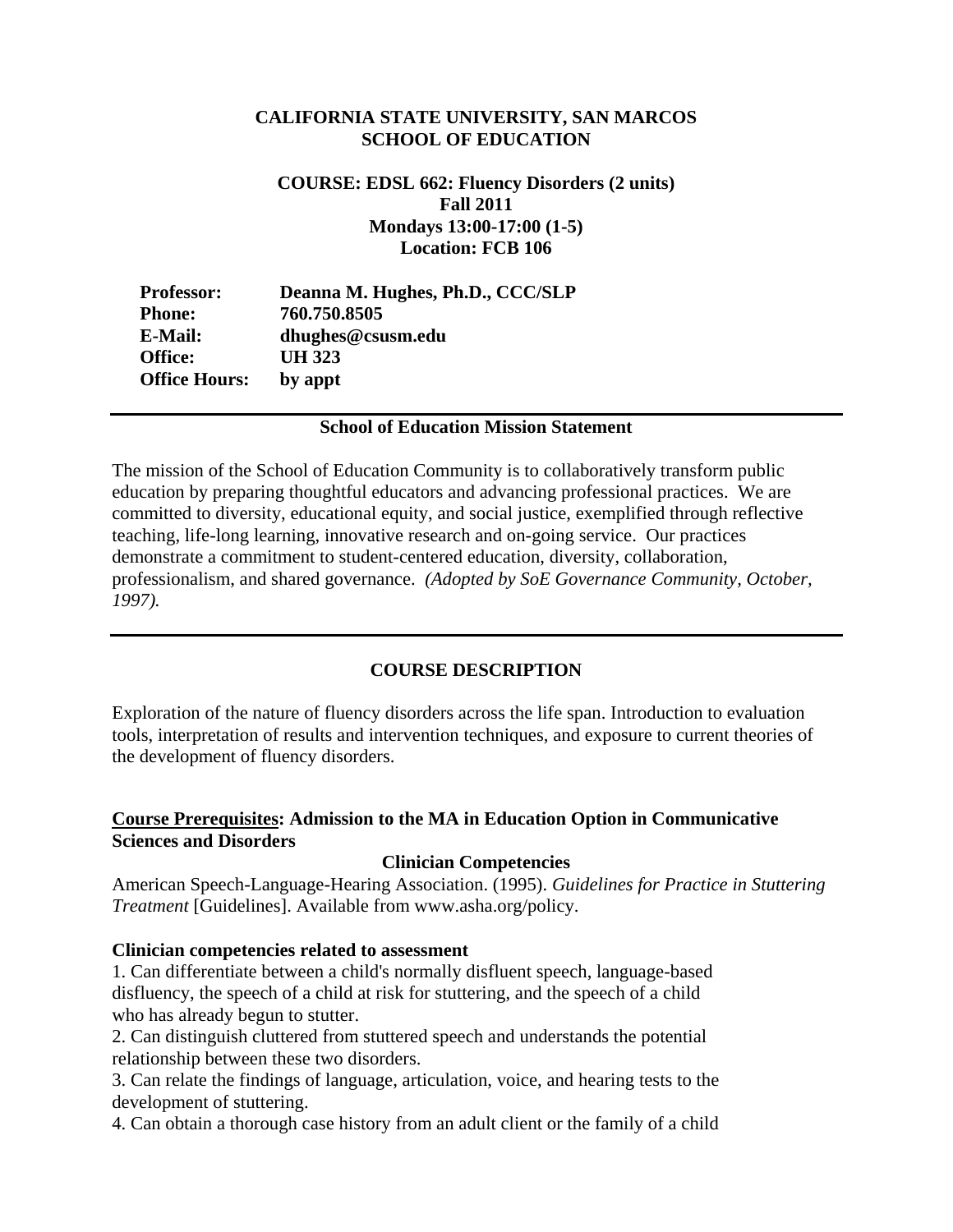client.

5. Can obtain a useful speech sample and evaluate it for stuttering severity both informally by subjective impression and formally by calculating relevant measures such as the frequency of disfluency, duration of disfluency, speaking rate.

6. Is familiar with the available diagnostic tests for stuttering that serve to objectify aspects of the client's communication pattern (secondary features, avoidance patterns, attitudes, etc.) that may not be readily observed.

7. Is able to identify, and measure where feasible, environmental variables (i.e., aspects, such as time pressure, emotional reactions, interruptions, nonverbal behavior, demand speech, or the speech of significant others) that may be related to the onset, development, and maintenance

8. Can identify disfluencies by type (prolongation, repetition, etc.) and, in addition, can describe qualitatively the fluency of a person's speech.

9. Can relate, to the extent possible, what stuttered speech sounds like to the vocal tract behavior that is producing it (for example, recognizing the subtle acoustic cues that signal vocal straining).

10. Can, in appropriate consultation with the client or parents, construct a treatment program, based on the results of comprehensive testing, on the client's personal emotional and attitudinal development, and on past treatment history, that fits the unique needs of each client's disorder(s).

11. Can administer predetermined programs in a diagnostic way so that decisions with regard to branching and repeating of parts of the program reflect the unique needs of each client's disorder(s).

12. Can explain clearly to clients or their families/significant others what treatment options, including the various types of speech treatment, medication, devices, self-help groups, and other forms of treatment are available, why they may or may not be appropriate to a specific case, and what outcomes can be expected from each, based on knowledge of the available literature.

# **Clinician competencies related to management**

1. Is familiar with the appropriate goals of treatment and the processes for achieving them and can engage these processes, choosing techniques that are best for the client, and administer them with an attitude that balances the goal of normal speech with a tolerance for abnormal speech.

2. Has flexibility in choosing and changing the level of difficulty of tasks based on fluency level of the client.

3. Can teach clients to produce vocal tract behaviors that result in normal sounding speech production.

4. Has sufficient counseling skills so as to interact with clients of all ages and develop a reasonable set of expectations in the client.

5. Has a thorough understanding of, and knows how to put into practice, the principles of conditioning and learning so as to achieve a successful and appropriate modification of speech behavior.

6. Understands the relations between stuttering and other related disorders of fluency, such as cluttering, neurogenic and psychogenic stuttering, as well as disorders of language, articulation, learning, and so on, and can with flexibility identify sequences and combinations of treatment options that are helpful to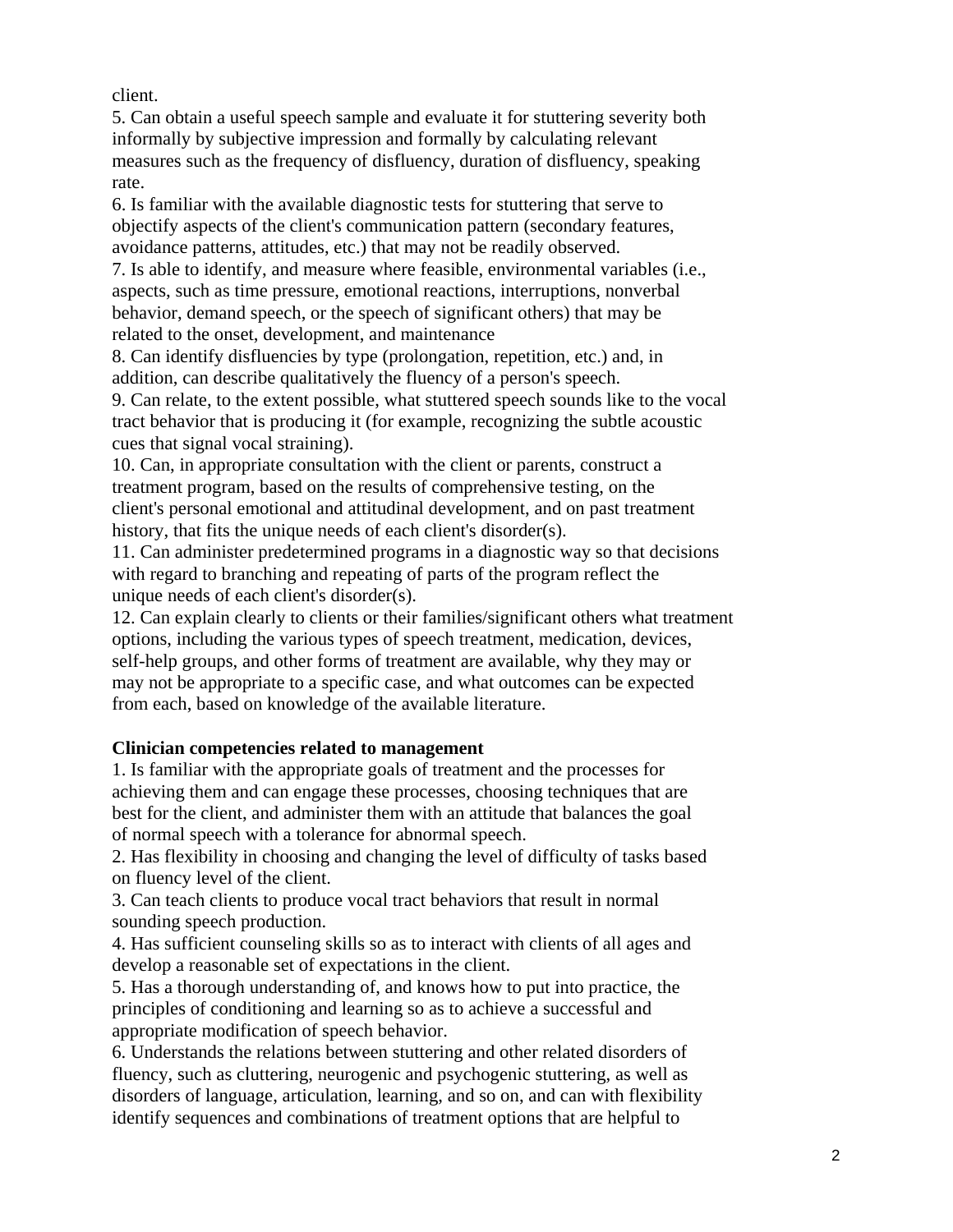the client.

7. Understands the dimensions of normal fluency and the relation of normal fluency to speech situations and is able to work toward normal speech, with an awareness of the compromises among effort, fluency, and natural-sounding communication.

8. Understands that some stuttering behaviors may be reactions to other stuttering behaviors and knows how to plan treatment to account for this.

9. Can evaluate available treatment programs with regard to treatment application for a wide variety of clients.

10. Is able to decide, based on objective progress, motivational level, and cost in time and money when it is appropriate to terminate treatment.

11. Is aware of the continuous nature of fluency and can identify subtle changes in speech or other behaviors related to treatment change and explain their importance to the client.

12. Can explain stuttering and treatment for stuttering to lay persons, such as day care workers, teachers, baby sitters, grandparents, and others who may influence the life of children who stutter.

13. Knows how to develop a plan for assessing objectively the efficacy of treatment in an ongoing way.

14. Can recognize problems that are treated by professionals other than speech language pathologists and can guide a client to acceptance of an appropriate referral.

## **Clinician competencies related to transfer and maintenance**

1. Is aware of the principles of stimulus generalization and response transfer.

2. Has knowledge of, and can implement a variety of procedures to achieve

transfer and maintenance of behavior changes achieved in the clinical setting. 3. Can, through guidance and counseling, help clients develop an attitude toward maintenance that includes an understanding of their own responsibility for their speech yet permits occasional booster session (e.g., the dental model) and that tolerates failure yet appreciates success.

4. Can help the client develop an awareness of the subtler forms of (returning) abnormality and know how to deal with them in a variety of ways, such as the use of home practice, graded hierarchical practice in social situations, and support groups.

5. Knows how to counsel parents regarding changes they can make at home that will facilitate their child's fluency development or encourage the generalization of gains made in treatment.

# **Additional Learner Objectives**

- 1. Identify the role of the clinician and the characteristics associated with positive therapeutic change.
- 2. Define stuttering and related terms and describe conditions contributing to the onset of stuttering.
- 3. Compare and contrast current theories regarding the etiology of stuttering
- 4. Create a portfolio of useful articles and handouts related to fluency disorders.
- 5. Learn the incidence and prevalence of stuttering across the lifespan.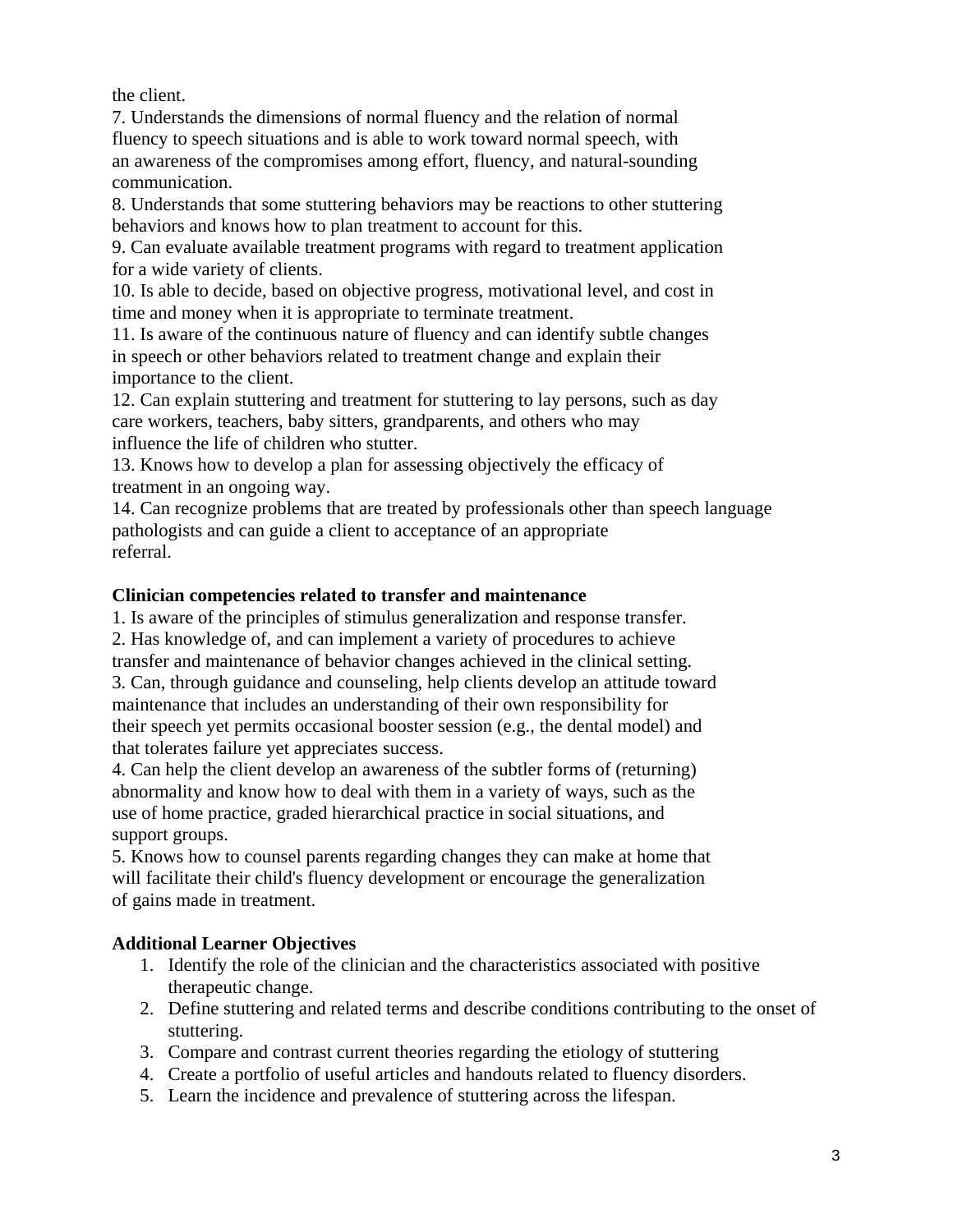## **Required Text:**

Manning, W.H. (2010). *Clinical Decision Making in Fluency Disorders*. 3<sup>rd</sup> Ed. Delmar Cengage Learning: Clifton Park: NY.

#### **School of Education Attendance Policy**

 possible. *(Adopted by the SoE Governance Community, December, 1997).* Due to the dynamic and interactive nature of courses in the School of Education, all students are expected to attend all classes and participate actively. At a minimum, students must attend more than 80% of class time, or s/he may not receive a passing grade for the course at the discretion of the instructor. Individual instructors may adopt more stringent attendance requirements. Should the student have extenuating circumstances, s/he should contact the instructor as soon as

## **Students with Disabilities Requiring Reasonable Accommodations**

Students with disabilities who require reasonable accommodations must be approved for services by providing appropriate and recent documentation to the Office of Disable Student Services (DSS). This office is located in Craven Hall 4300, and can be contacted by phone at (760) 750- 4905, or TTY (760) 750-4909. Students authorized by DSS to receive reasonable accommodations should meet with their instructor during office hours or, in order to ensure confidentiality, in a more private setting within one week of the beginning of the course.

#### **Course Requirements**

 **Speech-Language Pathology Credential Standards 1-5).** 1. **Examinations: (50 points each for a total of 100 points)** Students will take 2 examinations covering information from lectures, readings and class discussion, that evidence gained knowledge in the content area (**ASHA Standards III-B, C, D & F; IV-B; V-A; CTC for the** 

2. **Assessment report and proposed treatment plan with goals: (75 points for the assessment report and 25 points for the treatment plan for a total of 100 points)** Students will complete an assessment report based upon perceptual, qualitative, and quantitative data from a clinical case, and propose a treatment plan demonstrating clinical competencies related to assessment and treatment. (**ASHA Standards III-B, C, D & F; IV-B; V-A; CTC Standard 1-5)**.

3. **Paper and presentation of a specific therapy method: (75 points for the written paper and 25 points for the presentation to the class for a total of 100 points)** Students will prepare a research-based scholarly paper describing the origins and elements of a specific therapy method and the evidence base which supports its use. Students will work in a team of two to develop and present the treatment method in a written format which has a minimum of six references from peer-reviewed journals or textbooks. Information from other sources (websites, non-profit organizations) may be included, but will not count towards the six required references. The paper should be referenced in APA format. The team will present the technique to the class with one student modeling the role of the clinician and one student simulating a client with a fluency disorder. (**ASHA Standards III-B, C, D, E & F; IV-B; V-A; CTC Standard 1-5)**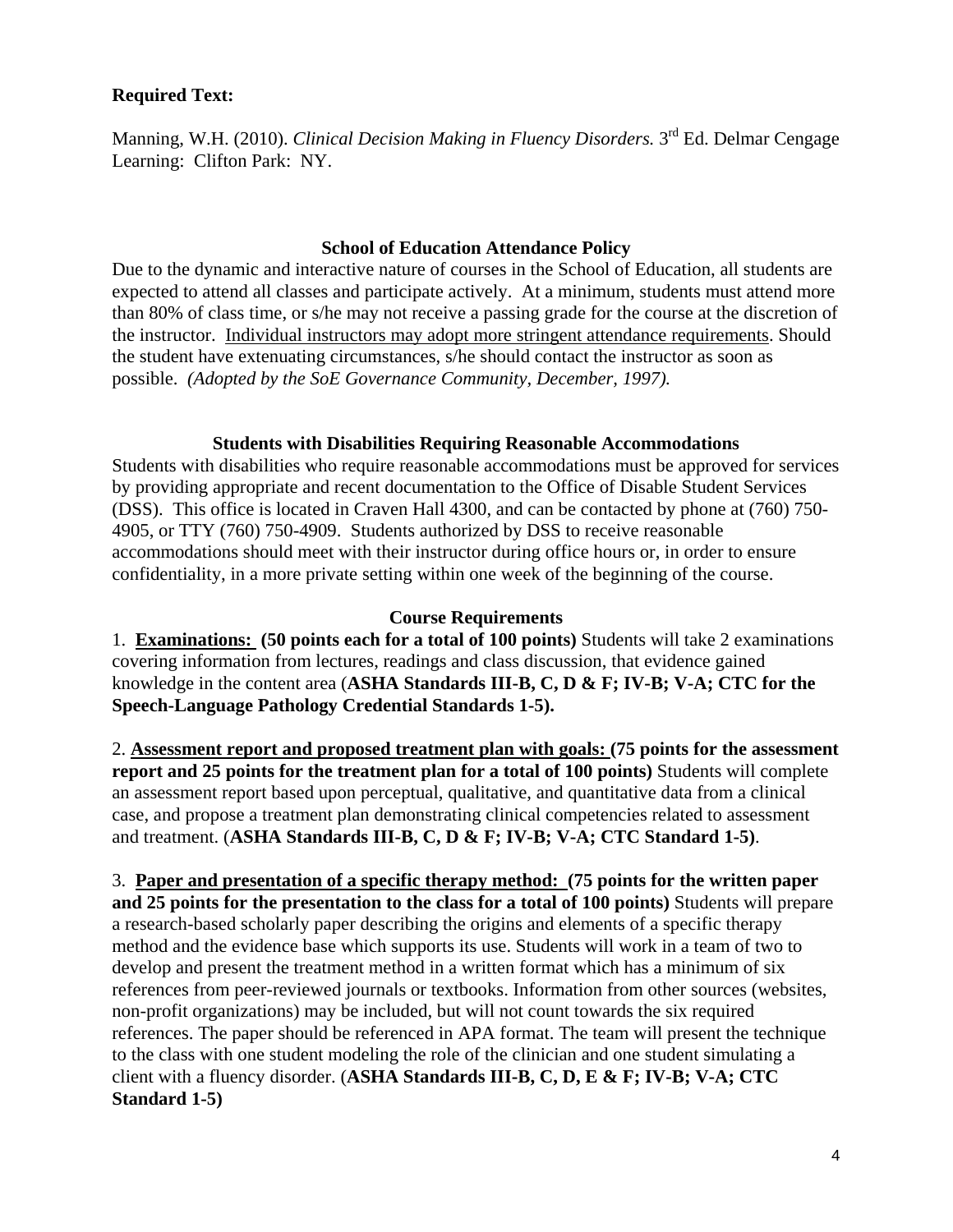4. **Reflection Paper: (50 points total)** Students will write a four to five page paper reflecting experiences with stuttering in the community. Community experiences may include simulating stuttering during a community interaction, attending a support group meeting, or interviewing someone with a fluency disorder. This paper should synthesize and apply class content from the textbook, discussions, and lectures. **(ASHA Standards III-B and IV-C, CTC Standard 1-5)** 

## **Total Points for Course-350**

## **Grading Standards**

Consistent with requirements set forth by the School of Education and the Office of Graduate Studies and Research, the minimal acceptable grade for passing a course in the ComDis Program is a B. A review of the student's performance will need to be conducted should s/he earn less than a B in any course. Please note that CSUSM requires graduate students to maintain a cumulative GPA in all coursework towards the MA of 3.0. Should your GPA all below a 3.0, you will be placed on Academic Probation and you will have one semester to bring your GPA back above a 3.0 or you will be disqualified from the program.

Students need to pass all graded assignments with a B or better to demonstrate acquisition of skills and knowledge towards meeting the standards for practice. Students may be offered an opportunity to redo/retake a single assignment at the instructor's discretion. Any assignment requiring a make-up will receive a 20% reduction in possible points for that assignment. If a student receives less than a B on the makeup, or receives less than a B on more than one assignment, the student will be obligated to repeat the course. Please note that CSUSM only allows for two courses to be retaken at the MA level. Should you earn less than a B in more than two courses, you will be disqualified from the program. Make-ups are intended to offer a second opportunity for students to demonstrate competence on important standards so as to avoid academic probation. Make-ups are not intended to improve grades or GPA. Please be advised that each student is expected to operate in a professional manner and present her/his best work the first time. Make-ups need to be scheduled within 1 week of receipt of the 'failed' grade.

Any scholarly, professional writing assignment will be subjected to grading based on the Communicative Sciences and Disorders Graduate Writing Assessment Rubric. All writing assignments must be submitted in both hard copy AND through the Cougar Courses container. You will be expected to adhere to the Academic Honesty Policy and use APA style referencing in all professional writing.

#### **Letter grade (percentage total points)**

| $A = 93$ and above        | $A = 90.00 - 92.99$ |                |
|---------------------------|---------------------|----------------|
| $B_+ = 88.00 - 89.99$     | $B = 83 - 87.99$    | $B = 80-82.99$ |
| $C_{\pm} = 78.00 - 79.99$ | $C = 73-77.99$      | $C = 70-72.99$ |
| $D_{\pm} = 68.00 - 69.99$ | $D = 63-67.99$      | $D = 60-62.99$ |
| $F - 59.99$ and below     |                     |                |

Assignments graded on the Communicative Sciences and Disorders Graduate Writing Assessment Rubric are graded on a 4 point scale. The conversion is as follows:

 $4 = A = 95$  points = exceeds standards

 $3 = B = 85$  points = meets standards

 $2 = C = 75$  points = approaching, but does not meet standards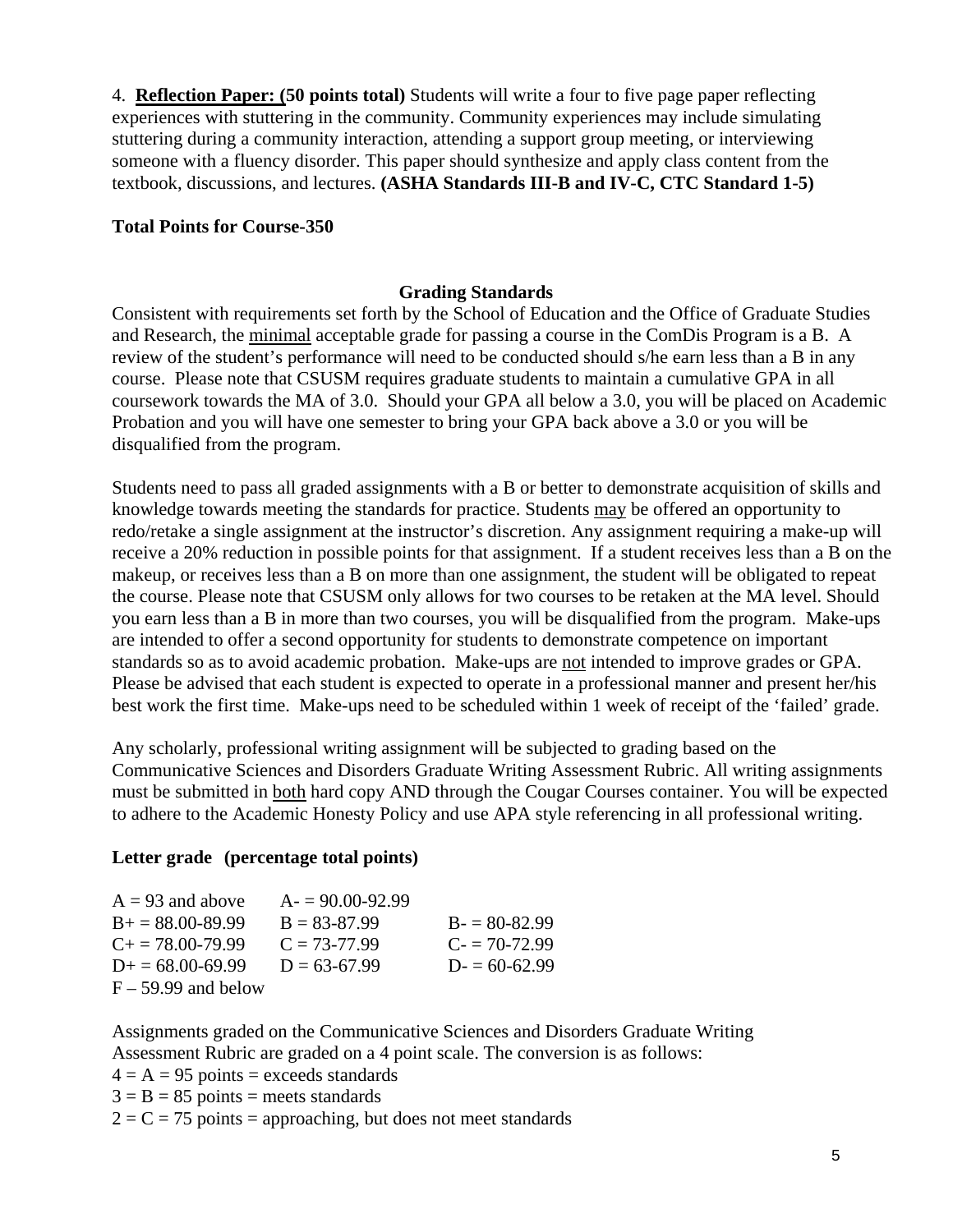#### $1 = D = 65$  points = fails to meet standards

Students are expected to turn all work in when it is due. Work submitted late, but within one week of the due date will be reduced by one letter grade. Work received over one week late receives no credit. Your work will be graded on both content (detail, logic, synthesis of information, depth of analysis, etc) and mechanics (grammar, syntax, spelling, format, uniformity of citations, etc). You are entering into a professional career that requires mastery of the written language. You will be graded on such.

#### **All University Writing Requirement**

Every course at the university must have a writing requirement of at least 2500 words. Your final paper will be used to satisfy this requirement.

#### **CSUSM Academic Honesty Policy**

"Students will be expected to adhere to standards of academic honesty and integrity, as outlined in the Student Academic Honesty Policy. All written work and oral presentation assignments must be original work. All ideas/materials that are borrowed from other sources must have appropriate references to the original sources. Any quoted material should give credit to the source and be punctuated with quotation marks.

Students are responsible for honest completion of their work including examinations. There will be no tolerance for infractions. If you believe there has been an infraction by someone in the class, please bring it to the instructor's attention. The instructor reserves the right to discipline any student for academic dishonesty in accordance with the general rules and regulations of the university. Disciplinary action may include the lowering of grades and/or the assignment of a failing grade for an exam, assignment, or the class as a whole."

Incidents of Academic Dishonesty will be reported to the Dean of Students. Sanctions at the University level may include suspension or expulsion from the University.

#### **Plagiarism:**

As an educator, it is expected that each student will do his/her own work, and contribute equally to group projects and processes. Plagiarism or cheating is unacceptable under any circumstances. If you are in doubt about whether your work is paraphrased or plagiarized see the Plagiarism Prevention for Students website http://library.csusm.edu/plagiarism/index.html. If there are questions about academic honesty, please consult the University catalog.